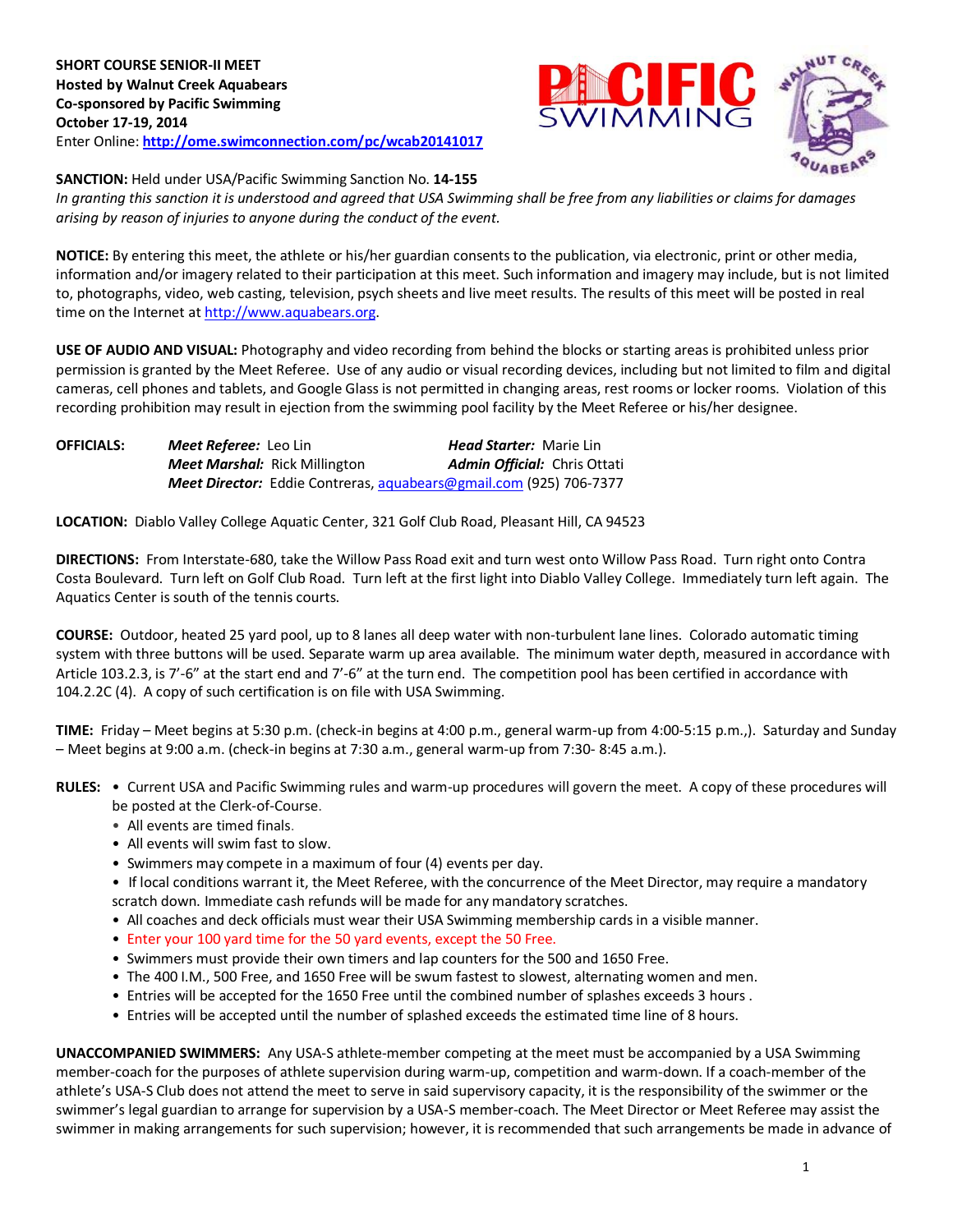the meet by the athlete's USA-S Club Member-Coach.

**RACING STARTS:** Swimmers must be certified by a USA-S member-coach as being proficient in performing a racing start, or must start the race in the water. It is the responsibility of the swimmer or the swimmer's legal guardian to ensure compliance with this requirement.

**RESTRICTIONS:** • Smoking and the use of other tobacco products is prohibited at Diablo Valley College.

- Sale and use of alcoholic beverages is prohibited at Diablo Valley College.
- No glass containers are allowed in the meet venue.
- Only swimmers, coaches, officials, and volunteers will be allowed on the pool deck.
- Deck changing is prohibited at Diablo Valley College.

• Destructive devices, to include but not limited to, explosive devices and equipment, firearms (open or concealed), blades, knives, mace, stun guns and blunt objects are strictly prohibited in the swimming facility and its surrounding areas. If observed, the Meet Referee or his/her designee may ask that these devices be stored safely away from the public or removed from the facility. Noncompliance may result in the reporting to law enforcement authorities and ejection from the facility. Law enforcement officers (LEO) are exempt per applicable laws.

• Coaches Pop-ups will be allowed on the pool deck. All other team areas must be in areas not on the pool deck.

**ELIGIBILITY:** • Swimmers must be current members of USA-S and enter their name and registration number on the meet entry card as they are shown on their Registration Card. If this is not done, it may be difficult to match the swimmer with the registration and times database. The meet host will check all swimmer registrations against the SWIMS database and if not found to be registered, the Meet Director shall accept the registration at the meet (a \$10 surcharge will be added to the regular registration fee). Duplicate registrations will be refunded by mail.

• Swimmers must meet the SR-II time standards as outlined by Pacific Swimming time verification procedures. No refunds will be given if a time cannot be proven.

- Swimmers under the age of 12 years are not eligible to compete.
- Disabled swimmers are welcome to attend this meet and should contact the Meet Director or Meet Referee regarding special accommodations.
- No time conversions will be accepted.
- Entries with "NO TIME" will be rejected.

**SEEDING:** Event seeding will be in the following order: conforming short course yards, non-conforming long course meters, and non-conforming short course meters as per USA Swimming rules 207.12.7B. See Rules for distance events seeding.

**CHECK-IN:** The meet will be deck seeded. Swimmers must check-in at the Clerk-of-Course. Close of check-in for all events shall be no more than 60 minutes before time of the start of the first heat of the event. No event shall be closed more than 30 minutes before the scheduled start of the meet. Swimmers who do not check-in will not be allowed to compete in the event.

**SCRATCH RULE:** Swimmers entered in a timed final individual event that is seeded on the deck that have checked in for that event, must swim in the event unless they notify the clerk of the course before seeding for that event has begun that they wish to scratch. Failure to swim an event will result in being barred from their next individual event in which the swimmer is entered on that day or the next meet day, whichever if first.

**ENTRY FEES: \$6.50** per individual event plus an \$**8.00** per swimmer participation fee. Entries will be rejected if payment is not sent at time of request.

**ONLINE ENTRIES:** To enter online go to **<http://ome.swimconnection.com/pc/wcab20141017>** to receive an immediate entry confirmation this method requires payment by credit card. Swim Connection LLC charges a processing fee for this service, equal to \$1 per swimmer plus 5% of the total Entry Fees. Please note that the processing fee is a separate fee from the Entry Fees. If you do not wish to pay the processing fee, enter the meet using a mail entry. **Entering online is a convenience, is completely voluntary, and is in no way required or expected of a swimmer by Pacific Swimming.** Online entries will be accepted through Wednesday, **October 1, 2014**.

**MAILED OR HAND DELIVERED ENTRIES:** Entries must be on the attached consolidated entry form. Forms must be filled out completely and printed clearly with swimmers best time. Entries must be entered using the current Pacific Swimming procedure and be postmarked by midnight, Monday, **September 29, 2014,** or hand delivered by 6:30 p.m. Wednesday, **October 1, 2014.** No late entries will be accepted. No refunds will be made, except mandatory scratch downs. Requests for confirmation of receipt of entries should include a self-addressed envelope.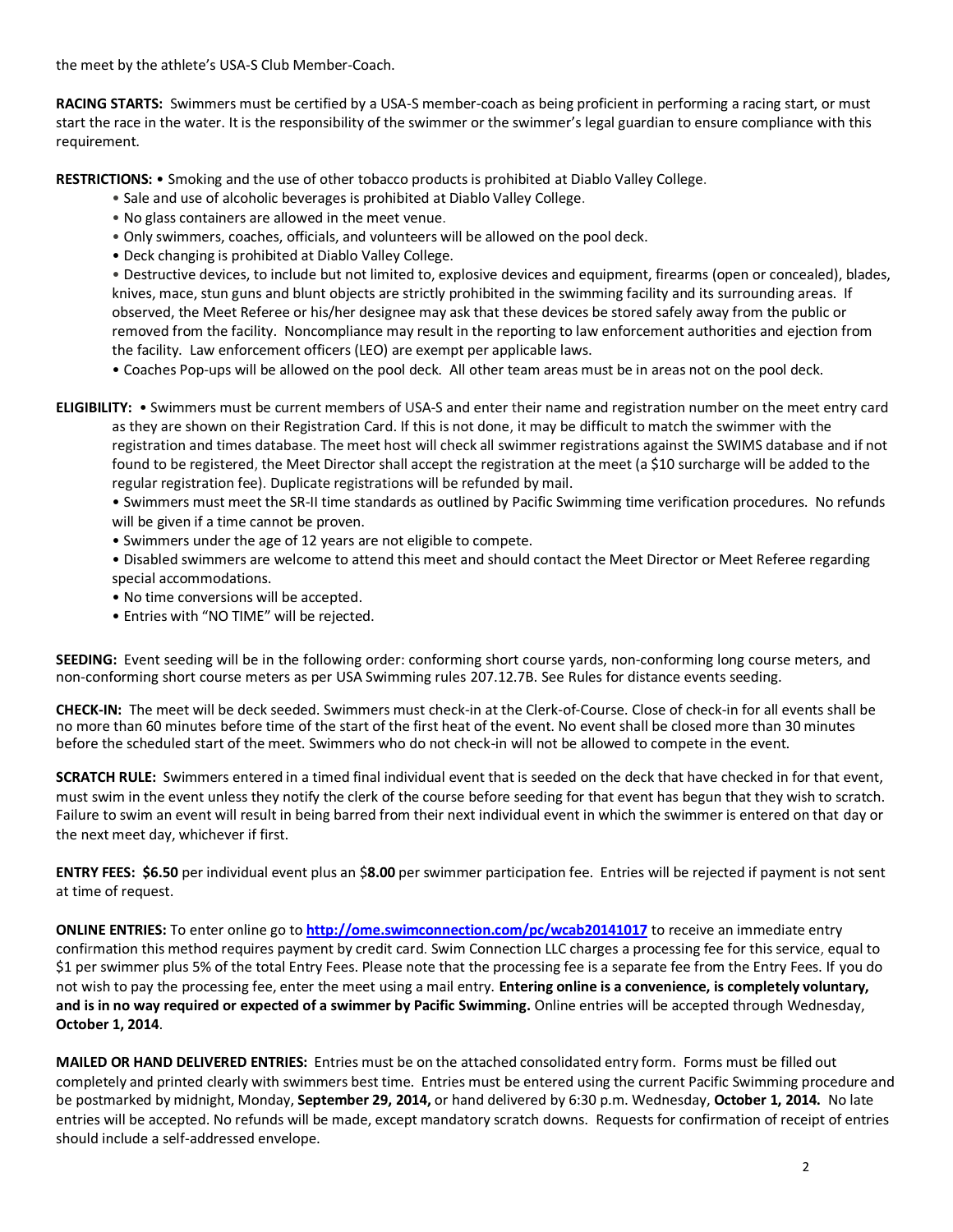## **Make check payable to: Walnut Creek Aquabears Mail entries to: WCAB Senior II Meet Hand delivers entries to: WCAB Senior II Meet**

**AWARDS:** Special Awards for the fastest combined time in the following events: 50-100-200 Free, 200-500-1650 Free, 50-100-200 Back, 50-100-200 Breast, 50-100-200 Fly. Special Awards for the fastest combined time in the 50 yard races (FR-BK-BR-FL), the 100 yard races (FR-BK-BR-FL), and the 200 yard races (FR-BK-BR-FL-IM).

**ADMISSION:** Free. A 3-day program will be available for reasonable price.

**HOSPITALITY:** Hospitality available for coaches, officials, timers, and volunteers. Lunches will be provided for coaches and working deck officials. There will be a snack bar.

| Friday, October 17, 2014 |          |               |  |  |  |  |  |
|--------------------------|----------|---------------|--|--|--|--|--|
| Women's Event #          | Event    | Men's Event # |  |  |  |  |  |
|                          | 400 I.M. |               |  |  |  |  |  |
|                          | 500 Free |               |  |  |  |  |  |

| Saturday, October 18, 2014 |                  |               |  |  |  |  |  |
|----------------------------|------------------|---------------|--|--|--|--|--|
| <b>Women's Event #</b>     | Event            | Men's Event # |  |  |  |  |  |
| 5                          | 200 Fly          | 6             |  |  |  |  |  |
| 7                          | 100 Back         | 8             |  |  |  |  |  |
| 9                          | 50 Breast*       | 10            |  |  |  |  |  |
| 11                         | 200 Free         | 12            |  |  |  |  |  |
| 13                         | 100 Breast       | 14            |  |  |  |  |  |
| 15                         | 50 Back*         | 16            |  |  |  |  |  |
| 17                         | <b>1650 Free</b> | 18            |  |  |  |  |  |

| Sunday, October 19, 2014 |            |               |  |  |  |  |  |
|--------------------------|------------|---------------|--|--|--|--|--|
| <b>Women's Event #</b>   | Event      | Men's Event # |  |  |  |  |  |
| 19                       | 200 Breast | 20            |  |  |  |  |  |
| 21                       | 100 Fly    | 22            |  |  |  |  |  |
| 23                       | 50 Free    | 24            |  |  |  |  |  |
| 25                       | 200 Back   | 26            |  |  |  |  |  |
| 27                       | 100 Free   | 28            |  |  |  |  |  |
| 29                       | 50 Fly*    | 30            |  |  |  |  |  |
| 31                       | 200 I.M.   | 32            |  |  |  |  |  |

**\*Enter your 100 yard time for the 50 yard events, except the 50 Free.**

**Swimmers must provide their own timers and lap counters for the 500 and 1650 Free. The 400 I.M., 500 Free, and 1650 Free will be swum fastest to slowest, alternating women and men. All events will be swum fastest to slowest.**

Time standards may be found at: [http://www.pacswim.org/page/times standards.shtml](http://www.pacswim.org/page/times%20standards.shtml)

## **ORDER OF EVENTS**